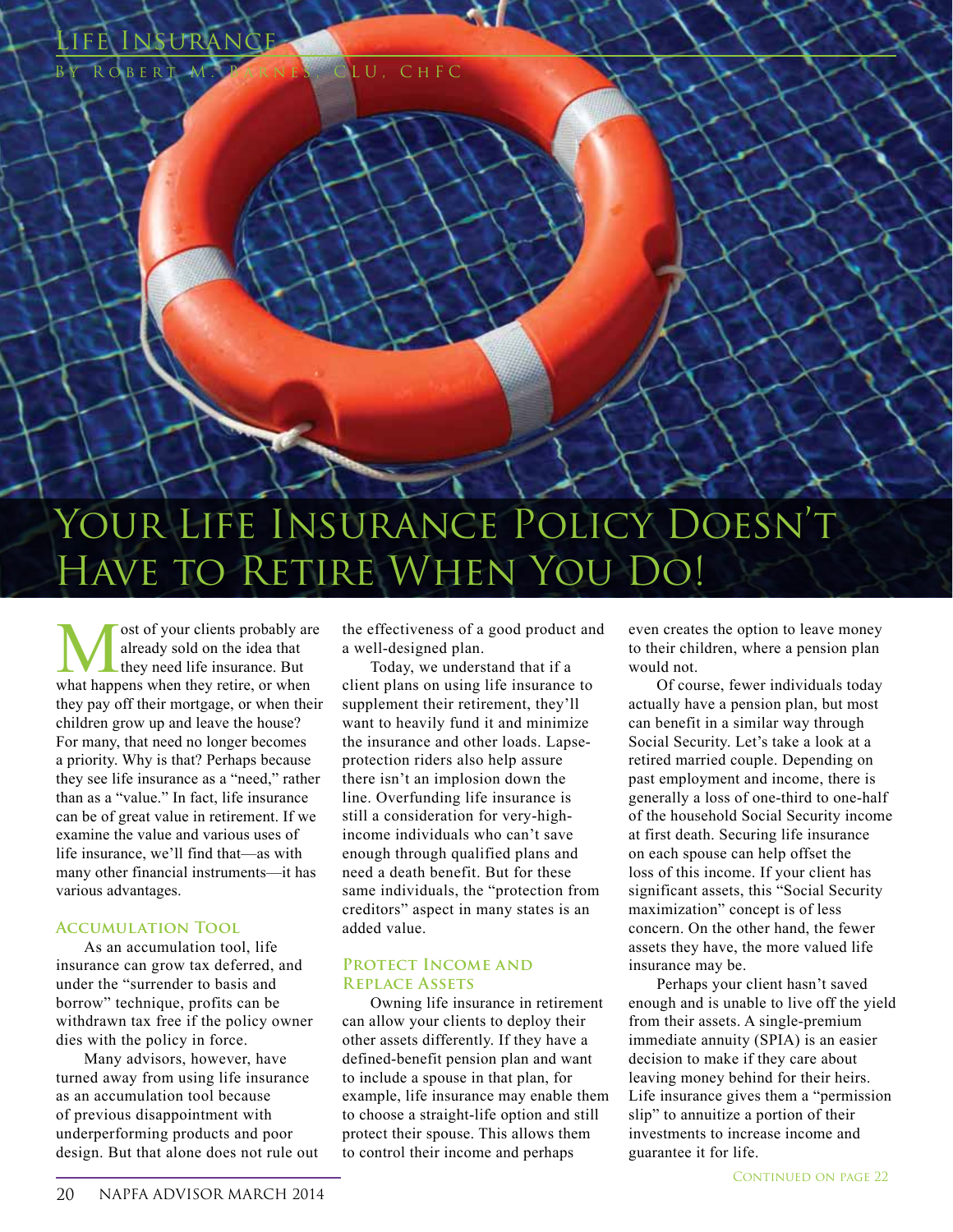#### CONTINUED FROM PAGE 20

#### **Creating Balance**

Life insurance can also create balance for unequal situations. Generally, this can come in a few forms—business ownership, multiple families, or special needs circumstances. A business owner who has one child working in the business and two who don't may decide to leave the assumed larger part of their estate (the family business) to their child

working in it. Life insurance can help leverage the rest of their estate for the other children.

Likewise, if your client has children from a previous marriage, life insurance may be the best way to take care of them, allowing them to plan as usual for their current family. It may also be of value when one of their children has special needs, allowing them to fund a "special needs trust" with life insurance

# **"You have to have it before you need it"**

As an advisor to advisors in the area of insurance for the last 20-plus years, I have earned a unique perspective about the value of life insurance. My experiences have shown me that people generally value their life insurance more as they get older or as their health deteriorates. Unfortunately, I've seen far too many attempts to insure later in life, when coverage is either too costly or no longer available. You have to have it before you need it. You may not end up needing it, but you will likely value it.

I am currently working with an insurance client whom I have served in excess of 20 years. Mike was a union pipe fitter, and his wife Bernie was a paralegal for an attorney before they retired. They made decent money, but like many, they lived well and saved little. Twenty years ago at age 47, Mike wanted to increase his life insurance when they bought a bigger home and had a larger mortgage and a young child. When presented with different term and permanent options, he chose the 10-year term policy to save on the premiums. Ten years later, I was back in the picture as the initial policy was over and they needed new coverage—again, they decided to purchase another 10-year term policy.

Now we are at the end of that 10-year term period. Life insurance is as important as it ever was, but Mike is now 67. He has retired, and to maximize his income he took a pension option that ends when he dies. They both collect Social Security, and the insurance is needed to protect Bernie for the dual loss of income she will face when Mike dies—she will lose both his pension income and some of the household Social Security. They still have a small mortgage on their home, as they have tapped equity along the way.

The problem now more than ever is affordability of premiums, but they understand the importance of protecting Bernie. If we buy a 10-year term policy again, it is only convertible to age 70. If Mike's health goes downhill in the next 10 years and he is still alive, he won't be able to secure coverage, and there are few term options available for someone 77 years old. It is very likely they wouldn't be able to afford the substantially increasing premiums beyond the 10th year of a new term policy. The best we can do now is structure a "permanent term" policy called guaranteed universal life with a 13-year life span. If he is still alive at 79, they will need to pay more to extend the coverage out, but without worrying about insurability. It is also likely they will need to reduce the death benefit to be able to afford coverage at that point.

Looking back to our initial planning 20 years ago, Mike made the statement that he would have been better off if he had chosen to buy some permanent coverage from the very start. He could have designed it to be paid up at 65, and things would likely be better for them today. Sure, it would have taken more spending money away from them along the way—but in hindsight, it would have cost less than how things have turned out.

 *—Robert Barnes*

while planning as normal for the rest of their children.

## **Estate Taxes and Charitable Giving**

Life insurance often serves as the liquidity and leverage tool of choice for paying estate taxes. The federal limits have increased, and many people do not have federal tax exposure; but there are still about 20 states that have their own estate or inheritance tax. Certain assets that don't receive a stepped-up basis, like an IRA account, may be exposed to income taxation. Life insurance can be used to pay or replace that tax.

Life insurance can facilitate the creation of a "stretch IRA," which can be a valuable planning tool.When attempting to execute a stretch IRA, leaving cash for heirs to spend will help improve the success ratio for the stretch IRA. The life insurance provides the cash for them to buy things, thus allowing the IRA and other assets to remain fully invested.

Same with charitable planning. A life insurance policy could allow your client to leave that heavily taxed IRA to their favorite charity, while replacing the asset to their heirs. Or perhaps they'll choose to gift the policy to their favorite charity, leaving a legacy when they are gone.

#### **Repurpose Your Life Insurance**

If your client owns a policy they no longer want, what do they do with it? Perhaps the answer is to repurpose it. Their policy might be working just fine, but that doesn't mean they couldn't repurpose the coverage to achieve a different goal. For example, someone might choose to annuitize the policy cash value to increase retirement income, or they might exchange it for a policy that has a long-term care rider on it, thus making extended care a priority over the death benefit.

Life insurance is rapidly becoming the product of choice for those who want to protect against an extended-care need and are resistant to purchasing long-term care insurance. If your client already